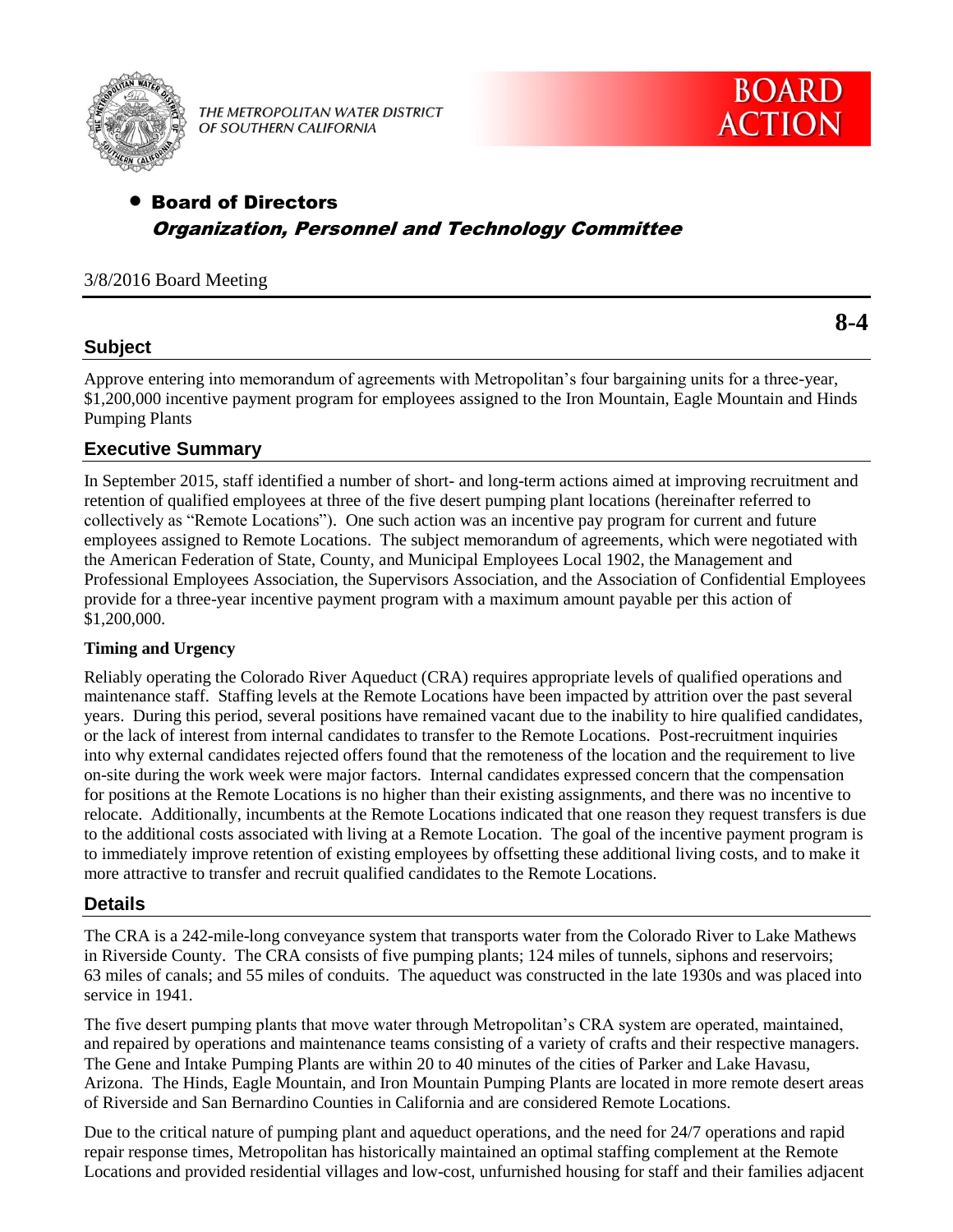to the pumping plants. Employees living at the Remote Locations have limited access to schools, medical facilities, shopping centers, entertainment, and family members. Therefore, most Remote Location employees have elected to maintain second residences for family members closer to established communities. The two-residence scenario results in additional costs to employees for travel, household furniture, appliances (e.g., clothes washing machine), basic household tools, and television/internet service.

The proposed action provides a three-year incentive payment program to improve recruitment and retention of employees at the Remote Locations through graduated lump-sum payments that will offset additional costs employees incur from living remotely and maintaining two residences. Several ideas were considered to address the additional costs. A number of solutions focused on eliminating the additional costs by providing appliances, furnishings, or services. After several meetings with staff, management, and the bargaining unit representatives, it was determined that a lump-sum incentive payment provided flexibility for employees and minimized administrative costs to Metropolitan related to implementation. The lump-sum payment is recommended because it provides an incentive for employees to live and work in a Remote Location; it allows employees to use the payment for the items that are most important to them; and staff believes it will improve recruitment and retention of employees at the Remote Locations over the next three years.

The incentive payment program will be structured as a three-year pilot program that will provide management an opportunity to evaluate its effectiveness. The incentive will only be paid to regular full-time employees in the three Remote Locations. The lump-sum payments will be non-pensionable, taxable amounts, paid after twelve months of consecutive service at a Remote Location. The incentive payment is designed to increase each year to encourage retention over the three-year period. After the first year of continuous service, employees will receive a \$6,000 lump sum payment. After the second year of continuous service, employees will receive an \$8,000 lump sum payment and after the third year of continuous service, employees will receive a \$10,000 lump sum payment. These payments are estimated to total \$300,000, \$400,000 and \$500,000 in the first, second, and third year, respectively. The maximum cumulative amount payable pursuant to this action is \$1,200,000. Prior to the expiration of this program (three years from the date of implementation), staff will review the effectiveness of the program, report back to the Board, and determine if the program should be extended, revised or discontinued.

## **Policy**

Metropolitan Water District Administrative Code Section 6101(k): Definitions – "Meet and Confer in Good Faith"

Metropolitan Water District Administrative Code Section 6101(l): Definitions – "Memorandum of Agreement" Metropolitan Water District Administrative Code Section 8121(a): General Authority of the General Manager to Enter Contracts

## **California Environmental Quality Act (CEQA)**

#### **CEQA determination for Option #1:**

The proposed actions are not defined as a project under CEQA, because they involve continuing administrative activities such as general policy and procedure making (Section 15378(b)(2) of the State CEQA Guidelines). In addition, the proposed actions are not subject to CEQA because they involve other government fiscal activities, which do not involve any commitment to any specific project which may result in a potentially significant physical impact on the environment (Section 15378(b)(4) of the State of CEQA Guidelines).

The CEQA determination is: Determine that the proposed actions are not defined as a project and are not subject to CEQA pursuant to Sections 15378(b)(2) and 15378(b)(4) of the State CEQA Guidelines.

#### **CEQA determination for Option #2:**

None required